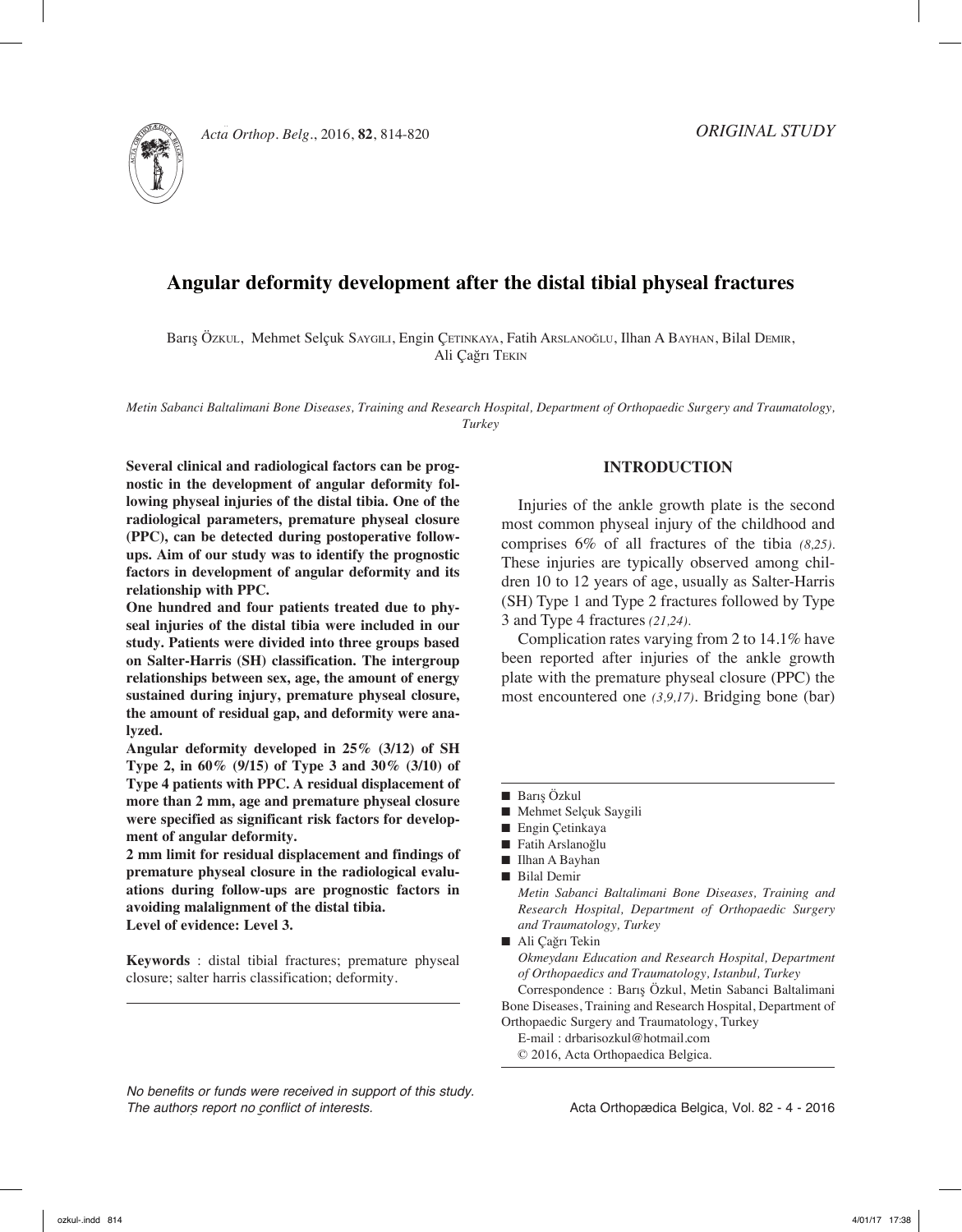or partial growth arrest secondary to inappropriate treatment may cause PPC *(6,19).*

PPC is a radiological finding detected in followup examinations of physeal injuries and directly related with the injury *(17,22)*. In patients with PPC, findings of malalignment and limb length discrepancy at the long term follow-up, is pointing out its clinical importance *(2,22).* Although, the predisposional factors for PPC after physeal fractures of the distal tibia have been investigated in several studies, there is no consensus on the relationship between PPC and angular deformity. The aim of our study was to identify the predisposing factors in the development of angular deformity following physeal plate injuries of the distal tibia treated with closed or open reduction and the clinical importance of PPC prior to deformity formation.

## **Material and Methods**

The medical logs of 146 patients treated with closed or open reduction due to physeal fractures of the distal tibia in two different Training and Research hospitals between 2004 and 2013 were retrospectively evaluated. Patients with incomplete follow-up data, with a follow-up period of less than 20 months, those underwent surgery after the seventh day, received treatment for their non-displaced fractures in the outpatient clinic and those with open fractures (n=42) were excluded. The 104 (79 males  $(69\%)$ , 25 females  $(31\%)$  patients included in the study had a mean follow-up period of 55 (range: 20 to 130) months and a mean age of 11.4 (range: 6 to 14) years. Our study population of 104 patients were divided into three groups based on the SH classification.

Patients who were treated with cast following closed reduction under emergency room conditions and those treated with internal fixation following closed or open reduction under operating room conditions were included to the study. The treatment protocol was closed reduction and plaster in 15 (14%), closed reduction with percutaneous pinning in 34 (32%), and open reduction with internal fixation in 55 (54%) patients. Overall, 47% (49/104) of the patients were treated with closed reduction while the remaining 53% (55/104) received open re-

duction. Postoperative radiographs revealed an inadequate reduction in three patients, which required repeat surgery. These patients were included in the study with their operative data from the last surgery. Kirschner wires (K-wire), 4 mm cannulated screws and malleolar screws were used as fixation materials. Plaster splints were removed after an average of 3 (range: 2 to 5) and K-wires after an average of 5 (range: 4 to 6) weeks. Partial weight-bearing was allowed after a period of 6 to 9 weeks of cast application in closed reduction patients. Patient data regarding age, sex, Salter-Harris classification, the amount of residual gap, PPC, the mechanism of injury, reduction type and preoperative and postoperative complications were evaluated. Angular deformity more than 10 degrees was determined as primary outcome measure.

## **Radiological Evaluation**

Anterior/posterior and lateral ankle radiographs taken before and after reduction were assessed for radiological evaluation. All measurements were performed by a single author using the Infinitt PACS system (Infinitt Healthcare Co., Seoul, South Korea). The amount of residual displacement; that is the longest distance between the physeal line and metaphysis of the patients was noted. Direct radiography and orthoroentgenography were used in an attempt to evaluate the deformities and limb length discrepancies in patients with growth arrest. PPC was included in the study as an interim radiological parameter from the follow-up period. Sclerotic appearance, osseous bar formation, narrowing or closure of the physeal line during follow-up radiological examinations was accepted as PPC. An angulation of more than 10 degrees in the sagittal or coronal plane was deemed as deformity. Patients were divided into three groups based on the Salter-Harris classification, as Type 2, Type 3 and Type 4 for further evaluation.

 Logistic regression analysis was performed to determine the prognostic factors using the SPSS 15.0 (Statistical Program for the Social Sciences; SPSS Inc., Chicago, IL, USA) software. Angular deformity was the dependent variable whereas sex, age, PPC, the amount of energy sustained during in-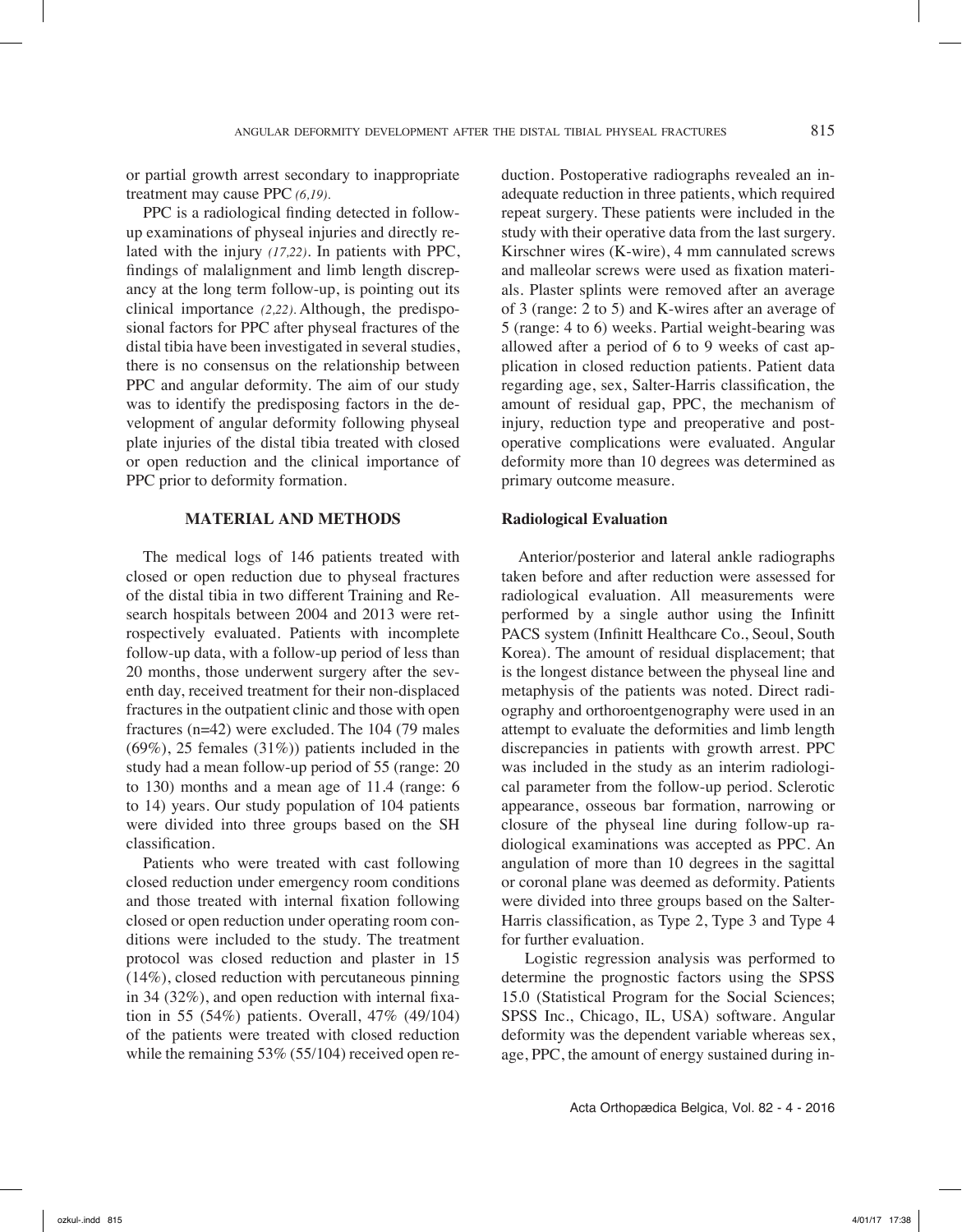jury and the type of fracture were taken as the independent variables in the logistic regression analysis model. Fisher's exact test was used in evaluation of categorical variables.

### **Results**

The distribution of age, sex, PPC, the amount of residual gap, the amount of energy sustained during injury and deformity parameters within the groups are shown in (Table I). Mean time to detection of the PPC was found 7 (range: 3 to 10) months. Angular deformity of more than 10 degrees in the sagittal/coronal plane was detected in 7% (3/44) of the patients with SH Type 2, 29% (11/37) of the patients with SH Type 3 and 17% (4/23) of the patients with SH Type 4 fractures, totaling to 17% (18/104) of the patients. Angular deformity was present in 25%  $(3/12)$  of SH Type 2 patients,  $60\%$   $(9/15)$  of SH Type 3 patients, and 30% (3/10) of SH Type 4 patients who also had PPC (Fig. 1). In the logistic regression analysis model depicted in (Table II), a statistically significant relationship of patient's age and residual gap amount of more than 2 mm was found with development of angular deformity (p<0.001). No statistically significant relationship was observed between the amount of energy sustained during injury, PPC, type of fracture and development of angular deformity (Table 2). Fisher's exact test revealed a

statistically significant relationship between PPC and development of angular deformity ( $p<0.001$ ). Level of sensitivity for PPC before deformity development was 83% whereas its specificity was at 74%. Despite the lack of a statistically significant relationship between PPC formation and SH fracture type in the post-fracture period (p=0.304), a significant relationship was noted with the residual gap amount of more than  $2 \text{ mm}$  ( $p < 0.001$ ) (Table II). Development of angular deformity and SH Type 2 fracture had no significant relationship whereas significant relationships were detected with SH Type 3 and 4 fractures, as shown by the Fisher's exact test ( $p=0.022$ ).

#### **Discussion**

Following physeal injuries of the distal tibia, rates of growth arrest rates varying from 2 to 14.1% have been reported in the literature *(2,17).* The type and localization of the fracture, injury mechanism, patient's age and the quality of reduction are the impacting factors *(2,5,14,15,17,20,21).*

Salter-Harris Type 2 fractures are the most commonly encountered type with a prevalence rate of 40% in the literature and 42% in our study *(1,17).*  This type of fractures are reported to have a low risk of growth arrest *(2,17,21,23).* On the other hand, SH Type 3 and 4 fractures, which are far less frequent,

| Variables    | Group 1 (SH type 2) | Group 2 (SH type 3) | Group 3 (SH type 4) | Total        |
|--------------|---------------------|---------------------|---------------------|--------------|
| Age          | $11.6(6-14)$        | $11.2(7-14)$        | $11.6(9-14)$        | $11.4(6-14)$ |
| Sex          |                     |                     |                     |              |
| Female       | 10(22%)             | 9(24%)              | 6(26%)              | 25(31%)      |
| Male         | 34 (78%)            | 28 (76%)            | 17(74%)             | 79 (69%)     |
| Residual Gap |                     |                     |                     |              |
| $<$ 2 mm     | 38 (86%)            | 23(62%)             | 14 $(61\%)$         | 75 (72%)     |
| $\geq$ 2 mm  | 6(14%)              | 14 (38%)            | 9(39%)              | 29 (28%)     |
| Energy Type  |                     |                     |                     |              |
| High         | 7(16%)              | 10(27%)             | 4(17%)              | 21(20%)      |
| Low          | 37 (84%)            | 27 (73%)            | 19(85%)             | 83 (80%)     |
| PPC.         | 12/44(27%)          | 15/37 (40%)         | 10/23(43%)          | 37/104(35%)  |
| Deformity    | 3/44(7%)            | 11/37 (29%)         | $4/23$ $(17%)$      | 18/104(17%)  |
| Total        | 44 (42%)            | 37(35%)             | 23(22%)             | 104 (100%)   |

Table I. — Characteristics of all patients were categorized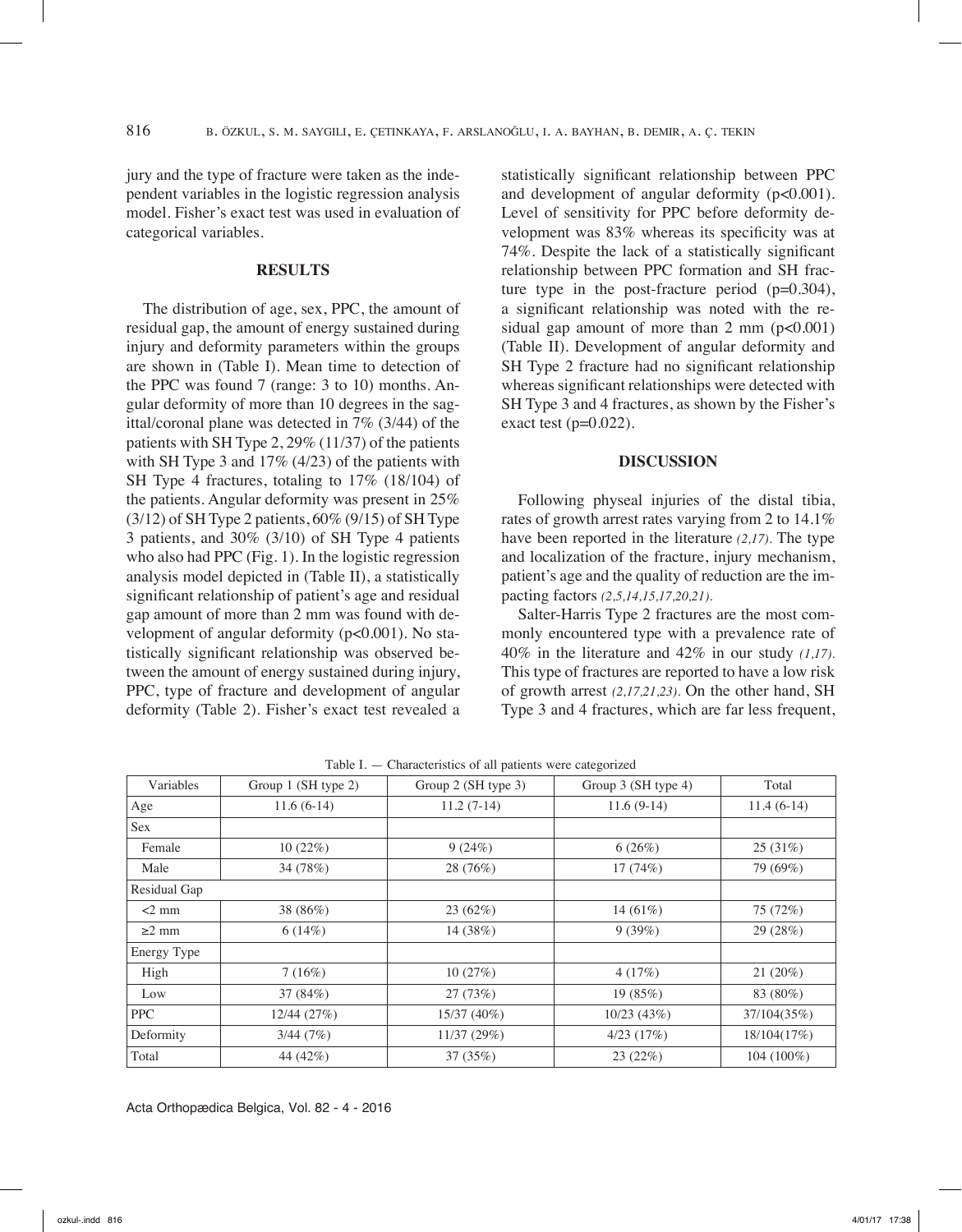

*Fig. 1.* - (A) 10-year-old boy with Salter-Harris type 2 distal tibia fracture; (B) After closed reduction and long leg casting but had a 3 mm residual gap; (C) After nine months follow-up radiographs demonstrating PPC at region residual physeal gap; (D) Patient radiographs taken at 3-year follow-up and angular deformity was seen

carry a higher risk for growth arrest *(2,6,16-18,23)*. The proliferative layer, held responsible for the complications, is more affected in presence of SH Type 3 and 4 fractures *(4,8).* These fractures, which involve the medial malleolus, are called the Mac-Farland fractures. As they are encountered during childhood, there is a bigger risk in growth and for growth arrest development.(6) In our study, angular deformity was more prevalent in SH Type 3 and 4 fractures (29% and 17%, respectively) when compared with Type 2 (7%) fractures. Deformity development was also more significant in SH Type 3 and 4 fractures (p=0.022).

The importance of anatomical reduction in preventing the growth arrest in physeal fractures have been often pointed out to in the literature *(6,16,22,23).*  A residual displacement of 2 mm has been defined as the upper limit in reduction of these fractures *(2,10,16,21,23).* In our study, a statistically significant relationship was found between the residual displacement of more than 2 mm, PPC and development of angular deformity (p<0.001). Although this distance has been suggested as 3 mm in some studies, we do not recommend passing beyond the threshold value of 2 mm *(20,22).* Although, anatomical reduction is strictly recommended in the surgical treatment of the fractures of the growth plate, it is not solely sufficient in preventing the growth deficiency. Cottalorda et al. highlighted the effect of several factors on bridging bone formation on the physeal line even if an anatomical reduction

was achieved *(6).* Crush injuries in SH Type 3 and 4 fractures that involve the medial malleolus is one of these factors and the prevalence of deformity development after such fractures is between 14 and 40% in the literature and 25% in our study *(1,8,12,18)*.

The amount of energy sustained during physeal injuries may have an effect on the magnitude of the damage on the proliferative layer. High-energy injuries have been shown to have an impact on growth arrest *(17,20).* However, no significant relationship was found between the amount of energy sustained and development of angular deformity in our logistic regression analysis (p=0.584). Another important factor in development of angular deformity following physeal fractures is the expected time for growth *(22)*. Patients with an expected time for growth less than two years carry a lower risk of deformity. Triplanar and Tillaux fractures which are seen during the late childhood possess a low risk for development of angular deformity *(7,17).* If we are to take all patients into account in our logistic regression analysis model, we can observe a significant relationship between the patient's age and development of angular deformity (p=0.013). Even though the risk of deformity development is lower in older children, we recommend close follow-up of the patients in the post-treatment term.

Premature epiphyseal closure is directly related with Salter-Harris fractures and the literature holds numerous studies investigating the relationship between them *(2,17,21,22).* The prevalence of PPC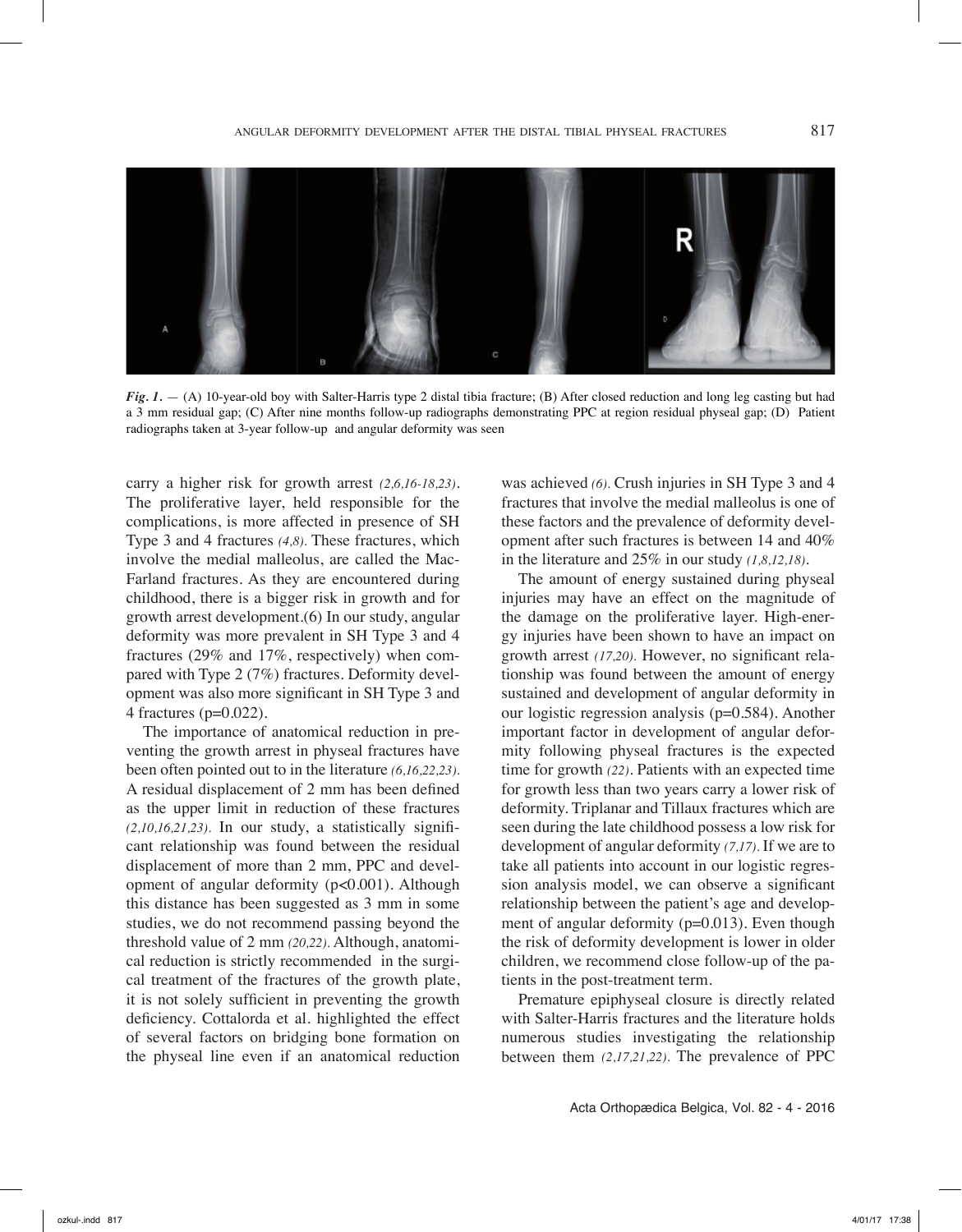following physeal fractures have been reported to vary between 2 and 40% *(17,21,22)*. Jeffrey T. et al. reported the incidence of PPC in SH Type 2 fractures alone as 25% and 22% in SH Type 1 and 2 fractures combined *(17).* The corresponding rate in

| Logical regression and jois of angenal ceromine, |      |            |             |  |  |
|--------------------------------------------------|------|------------|-------------|--|--|
|                                                  | Sig. | Odds Ratio | 95% C.I.for |  |  |
|                                                  |      |            | Odds Ratio  |  |  |
| <b>Sex</b>                                       | .582 | .545       | .063        |  |  |
| Residual Gap                                     | .002 | 20.592     | 3.046       |  |  |
| SH Type                                          | .526 | .717       | .257        |  |  |
| <b>PPC</b>                                       | .111 | .192       | .025        |  |  |
| Energy Type                                      | .584 | 1.618      | .290        |  |  |
| Age                                              | .013 | 1.817      | 1.137       |  |  |
| Constant                                         | .097 | .012       |             |  |  |

 $Table II =$  Logistic regression analysis of angular deformity



*Fig. 2.*  $-$  (A) 9-year-old boy with Salter-Harris type 3 distal tibia fracture; (B) After open reduction and early follow-up view but had a 4 mm residual gap; (C) Seven months after injury, partial PPC was present; (D) At final follow-up angular deformity was seen

our study was 27%. The three types of SH fractures had no statistically significant difference between each other when evaluated in terms of PPC development (p=0.304). The deformity incidences in PPC patients that required surgery was reported as 33% in Leary et al.'s and 64% in Barmada et al.'s study *(2,17)*.On the other hand, it was also suggested that the detection of PPC in the follow-ups did not necessarily lead to angular deformity *(2).* Russo et al. and Spiegel et al. could not demonstrate a significant relationship of PPC with length discrepancy and angular deformity *(22,24)*. However, Russo et al. performed their study only on patients with a short expected time for growth and SH Type 2 patients. In our study, angular deformity developed in 40% (15/37) of the patients with PPC and a statistically significant relationship was detected in the followup period between the patients who developed PPC and development of angular deformity (p<0.001). In evaluation of the patients, which developed PPC, those who had a residual displacement of more than 2 mm developed deformity significantly more (p<0.001). In addition, we did not find a statistically significant relationship between the deformity development following PPC and SH types (p $>0.001$ ). Fisher's exact test revealed a 83% level of sensitivity and 74% specificity for PPC in deformity development. Our data prove that PPC is a radiological indicator in prediction of deformity development in the post-fracture period, however, this does not necessarily mean that deformity will develop in every patient with PPC. For instance, angular deformity developed in three of our patients who did not have PPC. We believe that the damage on the physeal lines of these patients might have developed after their final follow-ups, hindering our ability to detect the PPC.

As the amount of residual gap following closed reduction or open surgery increases, a significant increase will also be seen in the incidence of growth arrest *(2,16,17,22).* In presence of a displacement beyond the upper limit or an intra-articular gap after closed reduction, open reduction and arthrotomy must be performed *(6,10,23).* According to Spiegel et al., the rotation of the displaced medial fragment could best be achieved with open reduction *(24)*. However, no significant relationship was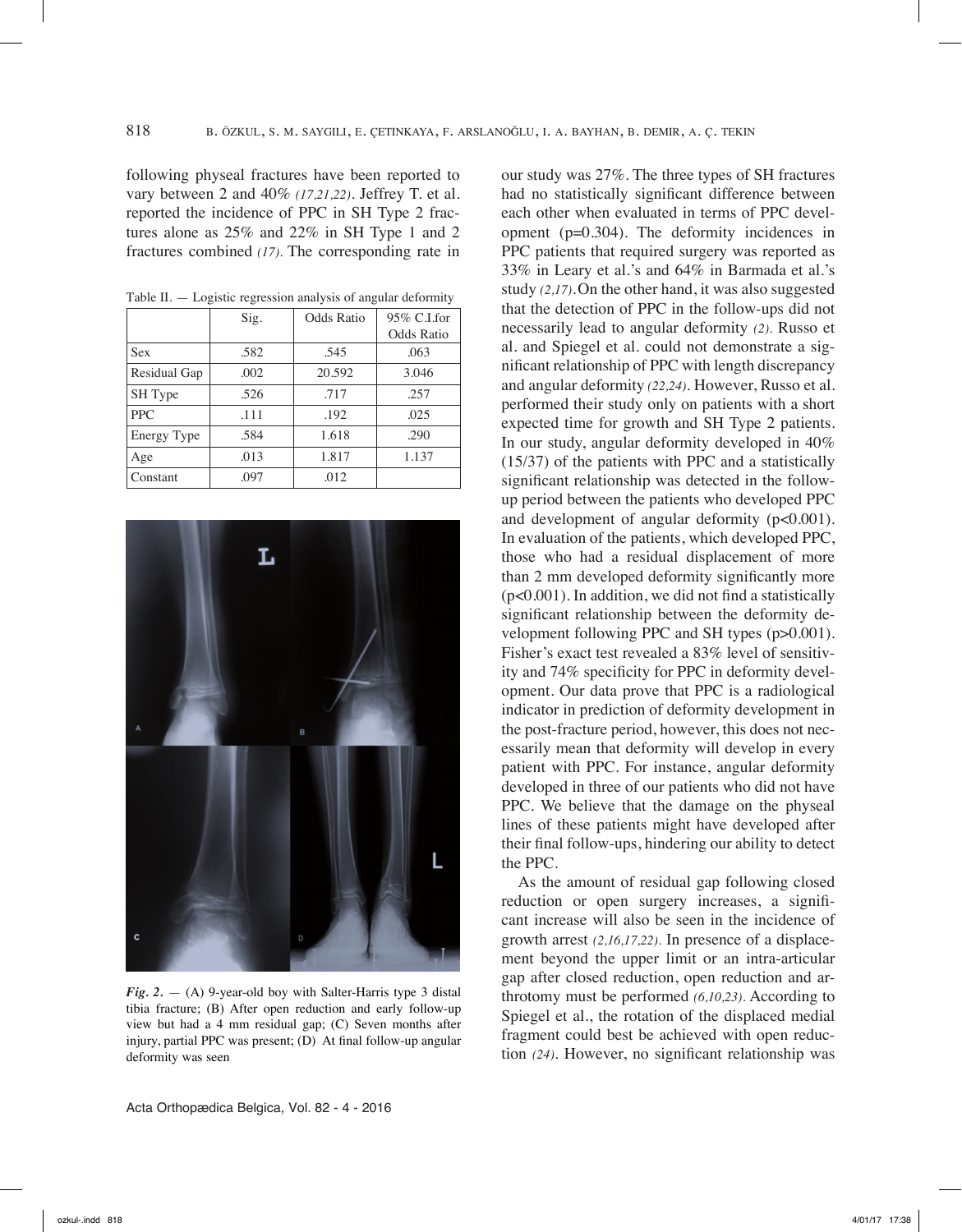found between open or closed reduction and PPC or deformity development in our study (p>0.001). We believe the quality of the reduction is a more prognostic factor in growth progress than the type of reduction (Fig. 2).

Physeal growth arrest of the distal tibia will manifest itself with impairment of the joint biomechanics, angular deformities and limb length discrepancies in the long term *(3,22,23).* Pain and progressive arthrosis in the tibiotalar joint are the expected complications of tibial deformities *(11,13).* Williamson and Staheli et al. recommended resection of the osseous bar and corrective osteotomy in deformities exceeding 10 degrees *(26)*. Barmada et al. reported that 64% of their patients with PPC required a second surgery in the following period due to length discrepancy and angular deformity *(2).* In our study, 11 (61%) of our patients who developed angular deformity had to undergo a surgical intervention (epiphysiodesis, corrective osteotomy, lengthening) for the deformity. Limitations of our study included its retrospective design, performance of surgeries by more than one surgeon and the exclusion of the data regarding the implants used and number of reductions from the study.

Our study has shown that PPC is an important radiological data in the follow-up of SH Type 2, 3 and 4 fractures of the distal tibia, which we most commonly encountered. We concluded that the incidence of angular deformity was higher in patients who developed PPC in the follow-up period and particularly in those who also had a displacement of more than 2 mm. We believe our study data will be valuable for researchers in predicting and preventing the complications encountered after physeal injuries of the distal tibia.

#### **References**

- **1. Aitken AP.** Fractures of the epiphyses. *Clin Orthop Relat Res* 1965 ; 41 : 19-23.
- **2. Barmada A, Gaynor T, Mubarak SJ.** Premature physeal closure following distal tibia physeal fractures : a new radiographic predictor. *J Pediatr Orthop* 2003 ; 23 : 733-739.
- **3. Berson L, Davidson RS, Dormans JP, Drummond DS, Gregg JR.** Growth disturbances after distal tibial physeal fractures. *Foot & ankle international* 2000 ; 21 : 54-58.
- **4. Cai H, Wang Z, Cai H.** Surgical indications for distal tibial epiphyseal fractures in children. *Orthopedics* 2015 ; 38 : 189-195.
- **5. Cass JR, Peterson HA.** Salter-Harris Type-IV injuries of the distal tibial epiphyseal growth plate, with emphasis on those involving the medial malleolus. *The Journal of bone and joint surgery. American volume* 1983 ; 65 : 1059-1070.
- **6. Cottalorda J, Beranger V, Louahem D, Camilleri JP, Launay F, Dimeglio A, Bourelle S, Jouve JL, Bollini G.**  Salter-Harris Type III and IV medial malleolar fractures: growth arrest: is it a fate? A retrospective study of 48 cases with open reduction. *J Pediatr Orthop* 2008 ; 28 : 652-655.
- **7. Crawford AH.** Triplane and Tillaux fractures: is a 2 mm residual gap acceptable? *J Pediatr Orthop* 2012 ; 32 Suppl 1 : S69-73.
- **8. de Sanctis N, Della Corte S, Pempinello C.** Distal tibial and fibular epiphyseal fractures in children: prognostic criteria and long-term results in 158 patients. *J Pediatr Orthop B* 2000 ; 9 : 40-44.
- **9. Dugan G, Herndon WA, McGuire R.** Distal tibial physeal injuries in children: a different treatment concept. *Journal of orthopaedic trauma* 1987 ; 1: 63-67.
- **10. Duran JA, Dayer R, Kaelin A, Ceroni D.** Intraoperative arthrography for the evaluation of closed reduction and percutaneous fixation of displaced MacFarland fractures: an alternative to open surgery. *J Pediatr Orthop* 2011 ; 31 : e1-5.
- **11. Garras DN, Raikin SM.** Supramalleolar Osteotomies as Joint Sparing Management of Ankle Arthritis. *Seminars in Arthroplasty* 2010 ; 21 : 230-239.
- **12. Gleizes V, Glorion C, Langlais J, Pouliquen JC.** (MacFarland fractures. A series of 24 cases). Revue de chirurgie orthopedique et reparatrice de l'appareil moteur 2000;86:373-380.
- **13. Horn DM, Fragomen AT, Rozbruch SR.** Supramalleolar osteotomy using circular external fixation with six-axis deformity correction of the distal tibia. *Foot & ankle international* 2011 ; 32 : 986-993.
- **14. Karrholm J, Hansson LI, Svensson K.** Prediction of growth pattern after ankle fractures in children. *J Pediatr Orthop* 1983 ; 3 : 319-325.
- **15. Kling TF, Jr., Bright RW, Hensinger RN.** Distal tibial physeal fractures in children that may require open reduction. *The Journal of bone and joint surgery. American volume* 1984 ; 66 : 647-657.
- **16. Lalonde KA, Letts M.** Traumatic growth arrest of the distal tibia: a clinical and radiographic review. Canadian journal of surgery. *Journal canadien de chirurgie* 2005 ; 48 : 143-147.
- **17. Leary JT, Handling M, Talerico M, Yong L, Bowe JA**. Physeal fractures of the distal tibia: predictive factors of premature physeal closure and growth arrest. *J Pediatr Orthop* 2009 ; 29 : 356-361.
- **18. Nenopoulos SP, Papavasiliou VA, Papavasiliou AV.** Outcome of physeal and epiphyseal injuries of the distal tibia with intra-articular involvement. *J Pediatr Orthop* 2005 ; 25 : 518-522.
- **19. Peterson CA, Peterson HA.** Analysis of the incidence of injuries to the epiphyseal growth plate. *The Journal of trauma* 1972 ; 12 : 275-281.